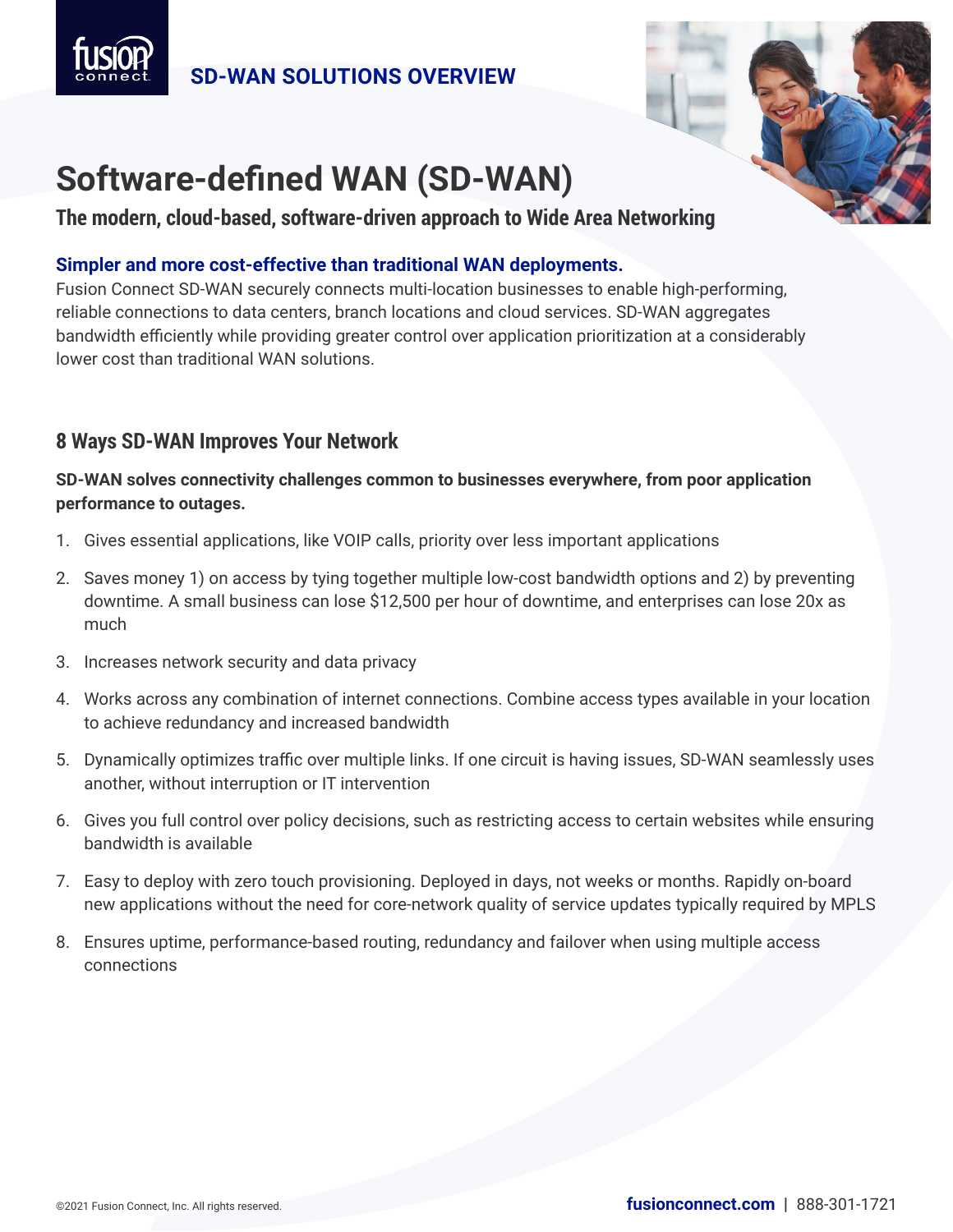### **Fusion Connect SD-WAN is the Best Choice**

**Multi-location businesses nationwide rely on Fusion Connect SD-WAN. Here are a few reasons why:**

- We partner with multiple industry providers so your SD-WAN fits your business just right, from small startup to enterprise
- Your choice of access. Use our SD-WAN even with another provider's broadband access
- Advanced security options are available with all our SD-WAN solutions
- Dedicated project managers will lead the onboarding and activation process
- Our fully-managed, proactively monitored solutions are backed by industry-leading SLAs and a U.S. based 24/7/365 Network Operations Center

## **WITH FUSION CONNECT SD-WAN, GET:**

- 10X typical boost in bandwidth with switch to Fusion Connect SD-WAN<sup>1</sup>
- 50% typical cost savings from bundling and aggregating low cost bandwidth
- 100X faster installations than typical do-it-yourself private networking

1 Most customers upgrading to SD-WAN realize considerable cost savings while increasing their bandwidth by 10X or greater.